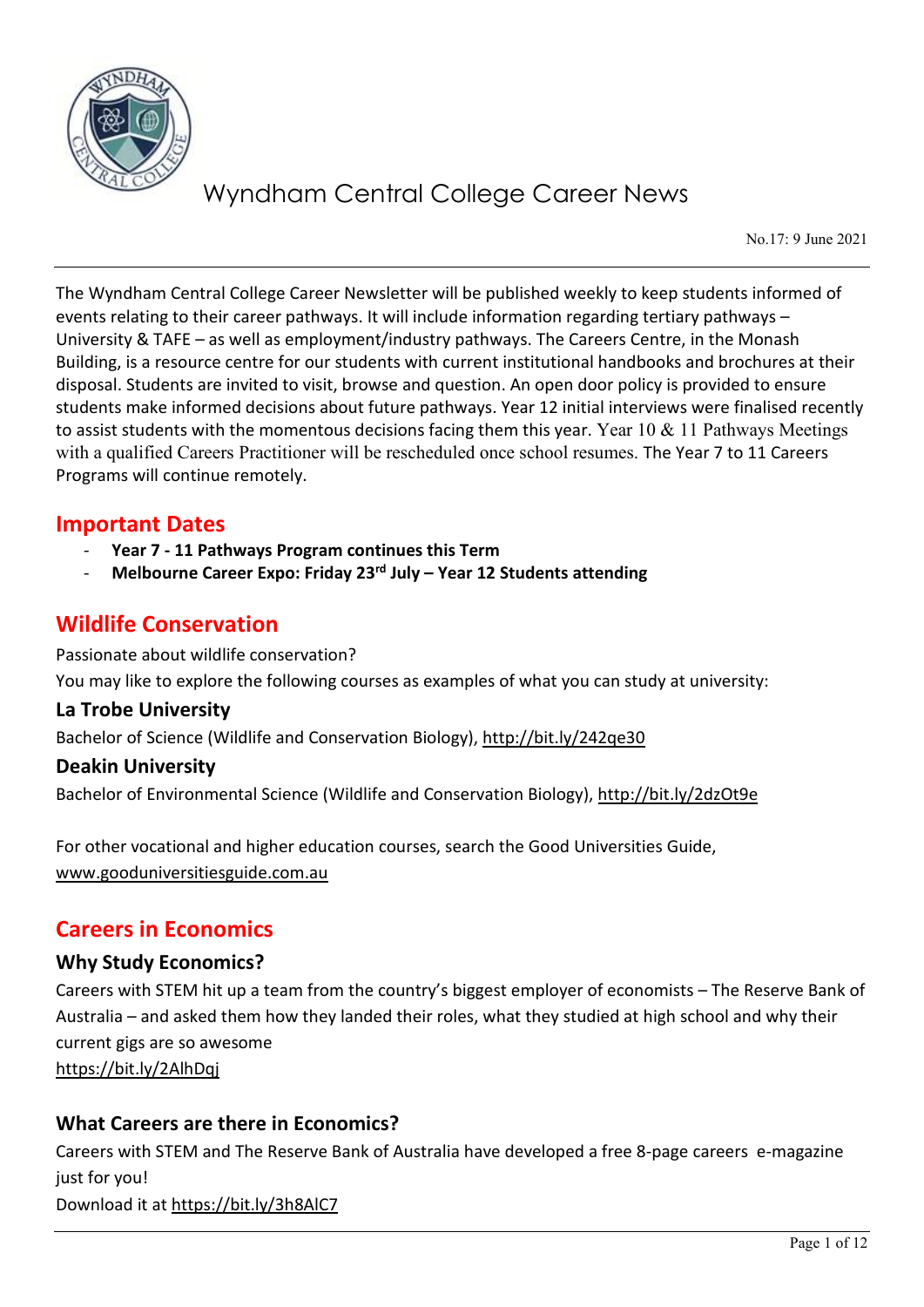

No.17: 9 June 2021

# **Have You Considered Vocational Education and Training (VET)?**

## **Have you considered pursuing vocational education after school?**

Research shows that 4/5 parents would prefer their child to go to university after school over vocational education and that many young people and parents don't understand the benefits of vocational education and training (e.g., TAFE, apprenticeships, traineeships).

2017 Australian research suggests that:

- 9 out of the 10 top occupations predicted to have the most jobs growth are in vocational training areas.
- The median full-time income for a vocational education graduate is \$56,000 vs \$54,000 for someone with a bachelor degree.
- Nearly eight in 10 vocational education graduates have a job soon after training, vs about seven in 10 university graduates; and
- More than nine in 10 trade apprentices have jobs after finishing training.

You can read the research report at this link - <https://bit.ly/2l0YzlR>

## **Careers in Agriculture**

## **Defying the Drift Program**

This program is for Year 10 and 11 students interested in pursuing a career in agriculture. Year 12 students may also be able to apply.

The cost of the program is \$350 and the applicant will need to secure partial funding from a local Rotary Club.

There are two parts to the program:

**Part 1:** The participant will complete a 3-day residential program at Longerenong Agricultural College (near Horsham) in September.

**Part 2:** The participant will present to their sponsoring Rotary Club about their experience in the three-day program.

Information - [www.defyingthedrift.org](http://www.defyingthedrift.org/)

# **2022 National Youth Science Forum (NYSF)**

In Year 11? Love STEM? Want to engage in a life changing experience? You should consider applying for the NYSF.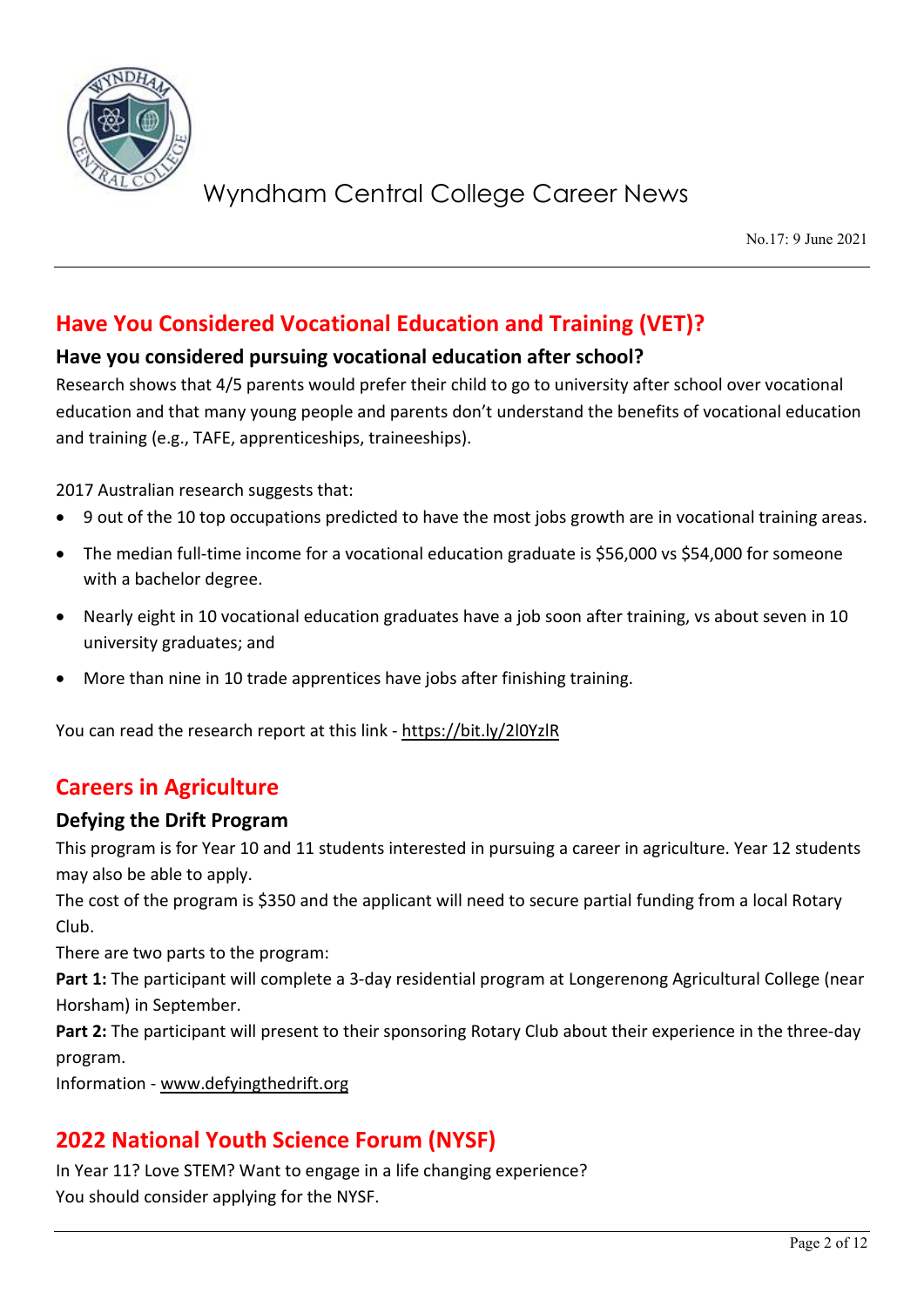

No.17: 9 June 2021

This is a two-week on-site and digital program where students are immersed in hands-on science activities, lab experiments, field trips and meet researchers who are leaders in their field.

In-person STEM visit days and events will be held over a week of the program at major city hubs across the country, enabling students to meet each other and network with like-minded peers.

A continuous program of digital events will run alongside the in-person events meaning the program is accessible to all.

The program will be held during January 2022. Applications close Friday 2 July. For more information and to apply, go to [www.nysf.edu.au](http://www.nysf.edu.au/)

# **The Santos Science Experience**

The Santos Science Experience is a fun 3 days of science activities for Year 9 and 10 students. Each program is designed to provide students who have an interest in science with an opportunity to engage in a wide range of fascinating science activities under the guidance of scientists who love their work. Participants perform experiments in the laboratories, meet and hear senior lecturers in the lecture theatres, attend site visits and walk around and experience what it is like to be on the campus of a university or tertiary institution.

The program also provides information about further studies in science, technology and engineering. It highlights the wide range of careers that allow students to pursue their interest and abilities in the sciences

The program is running at the following two universities during the term break:

**RMIT University** Date: 29 June – 1 July **Swinburne University** Date:  $7 - 9$  July For information and to register your place, visit [www.scienceexperience.com.au](http://www.scienceexperience.com.au/)

## **Study Security Studies at University**

Are you interested in humanities, politics, foreign affairs and law? Have you considered studying security studies? The following are examples of courses you can study:

## **Australia National University, Canberra**

Bachelor of International Security Studies.

You can combine this degree with a second Bachelor degree in a study area such as: Asian Studies, European Studies, International Relations, Political Science, Laws (Honours), and Criminology. You can complete a Diploma of Languages concurrently with the degree,<http://bit.ly/2mVTXgg>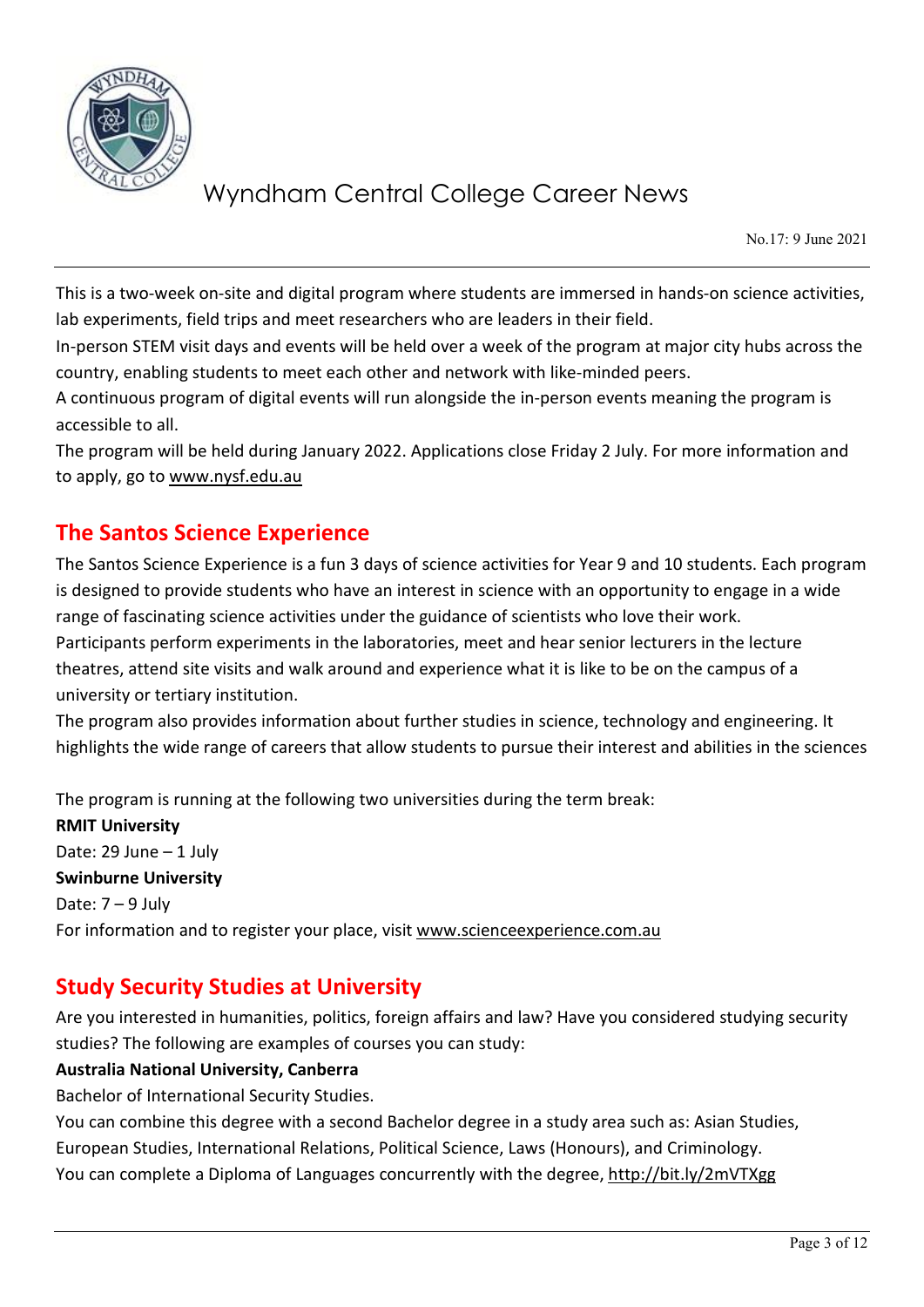

No.17: 9 June 2021

#### **RMIT University**

Bachelor of International Studies (Global Security).

Students will complete an internship with an international-security related organization in Australia or overseas[, http://bit.ly/2r9zabf](http://bit.ly/2r9zabf)

#### **Monash University, Clayton**

Master of International Relations (specialising in Governance and Security or Political Violence and Counter Terrorism).

You will need to complete a Bachelor degree first. Ideal courses are Criminal Justice, Law, International Relations, International Studies etc.,<https://bit.ly/2R107LZ>

## **Business & Economics at Australia National University**

ANU College of Business and Economics (CBE) offer a wide range of business, economics and commerce degrees and majors.

The College is offering virtual one-on-one appointments with secondary students to provide them with information, clarity and reassurance regarding their decision to study business and economics degrees at ANU.

You can book an appointment time at<https://bit.ly/2AOFJd1>

# **University – Early Entry Programs (Year 12)**

The following early admission programs are open now or will be opening soon.

## **VICTORIA**

### **La Trobe University**

La Trobe Aspire Early Admissions Program. Applications close 17 Septembe[r www.latrobe.edu.au/study/aspire](http://www.latrobe.edu.au/study/aspire)

**Victoria University**  VU Guaranteed For selected schools. Applications close 8 October <https://bit.ly/2Kw3ND6>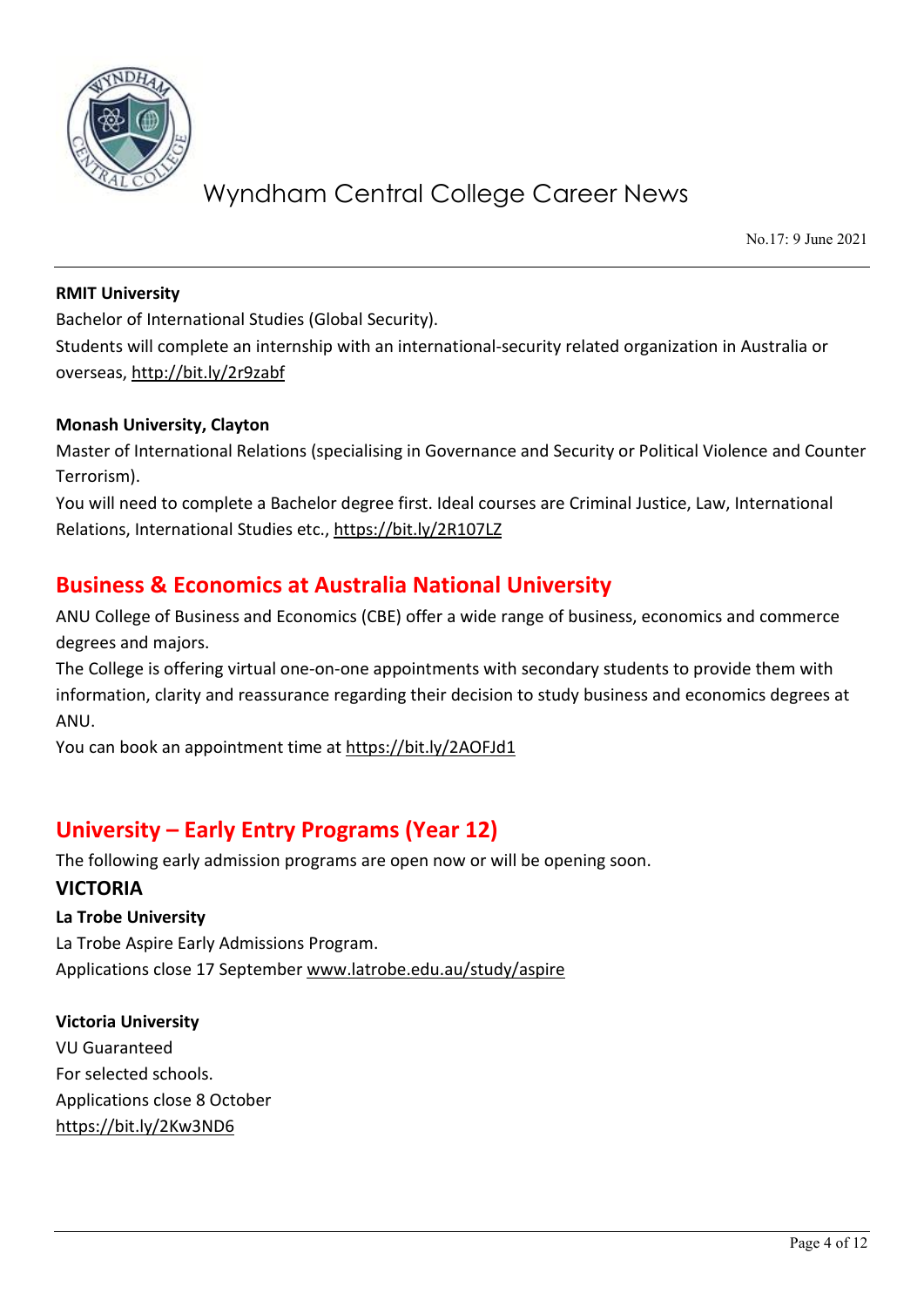

No.17: 9 June 2021

## **NEW SOUTH WALES**

**University of Wollongong** Early Admission Applications close 13 August <https://bit.ly/2wvqljF>

### **University of New England**

Direct Early Entry Program Applications close Friday 17 September [www.une.edu.au](http://www.une.edu.au/)

## **MULTIPLE STATES**

**Charles Sturt University**  Charles Sturt Advantage Program Applications close 31 August (Round 2) <https://bit.ly/2UmOlgT>

### **Australian Catholic University**

ACU Guarantee (Vic, NSW, ACT, QLD) Offers will be made until 6 October <https://bit.ly/38PiLiA>

## **Southern Cross University**

STAR Early Offer (NSW & QLD) Applications close 18 September [www.scu.edu.au/star-early-offer/](http://www.scu.edu.au/star-early-offer/)

### **CQUniversity**

Principal's Recommendation Scheme Applications close 1 December <https://bit.ly/3vVfmty>

## **TASMANIA**

**University of Tasmania** Schools Recommendation Program Applications close 18 June (Round 1)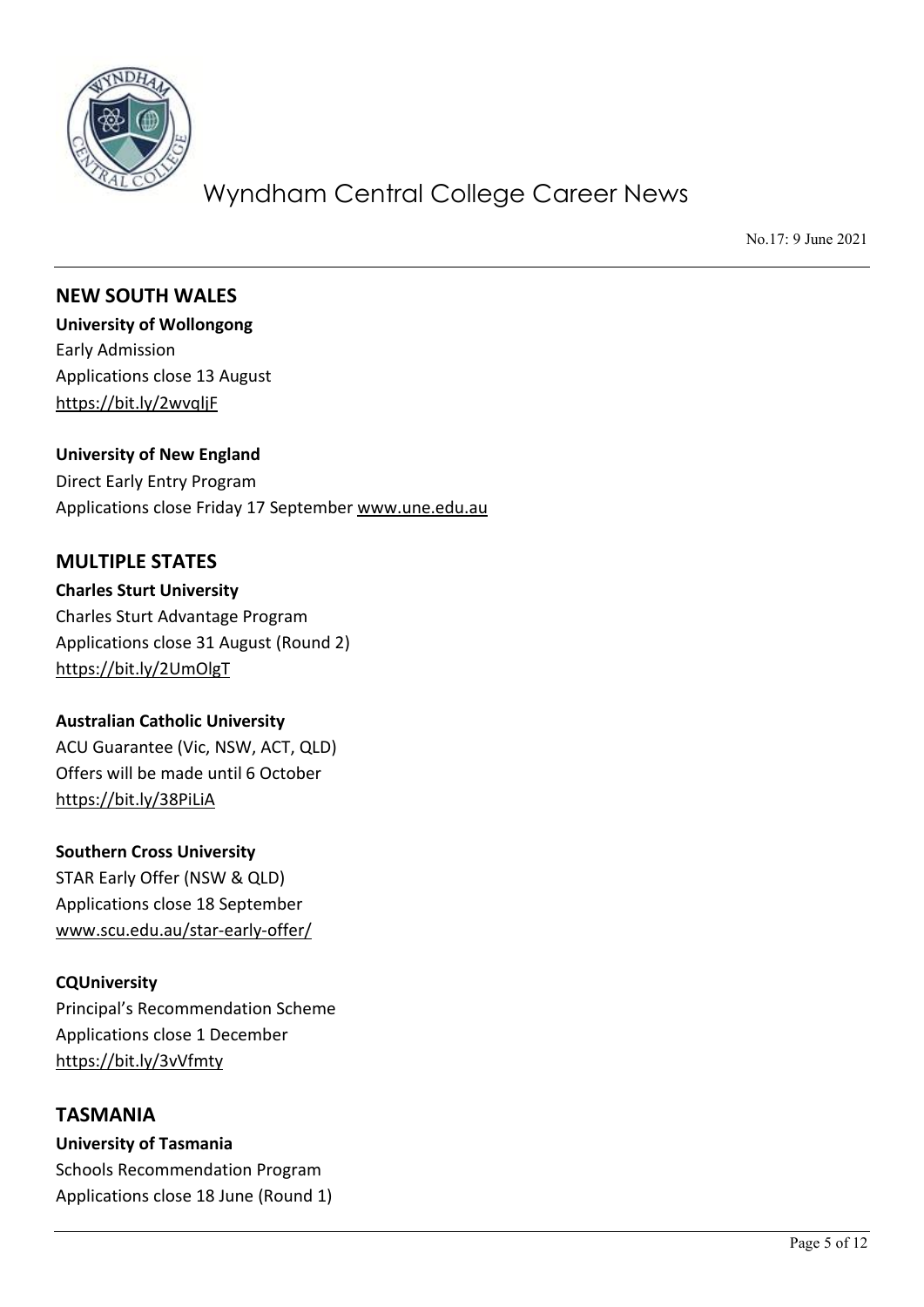

No.17: 9 June 2021

<https://bit.ly/2R8K1UZ>

# **University Campus Tours**

### **Deakin University**

During the school holidays you are invited to experience Deakin University through their Campus Tour program.

You will be taken on a 45-minute tour of your chosen campus by a current Deakin student.

You will be able to: Tour the campus of your choice (Melbourne, Geelong Waterfront, Geelong Waurn Ponds, Warrnambool) and ask questions about university life, courses, and on-campus accommodation etc.

You will also be able to book into a campus tour based on your study interest.

For information and to register your place, visit<http://bit.ly/3bmUX8O>

## **Monash University**

Students interested in learning about courses and facilities at Monash University can register to participate in a guided campus tour during the term break.

Students can also visit facilities in study areas such as art, design, and architecture, arts, education, engineering, IT, law, medicine, nursing and health science, and science. Register your interest via [www.monash.edu/campus-tours](http://www.monash.edu/campus-tours)

If you're unable to participate in an on-campus tour, you can complete a tour virtually via the Virtual Tours portal or via the Monash Explore portal at this link - [www.monash.edu/campus-tours](http://www.monash.edu/campus-tours)

## **Victoria University**

Students interested in learning about courses and facilities at Victoria University can register to participate in a guided campus tour during the term break. Students can register to tour one campus or multiple campuses, including:

- Footscray Park
- Footscray Nicholson
- St Albans
- Werribee
- City Queen Street

For information and to register your place, visit<https://study.vu.edu.au/campus-tours>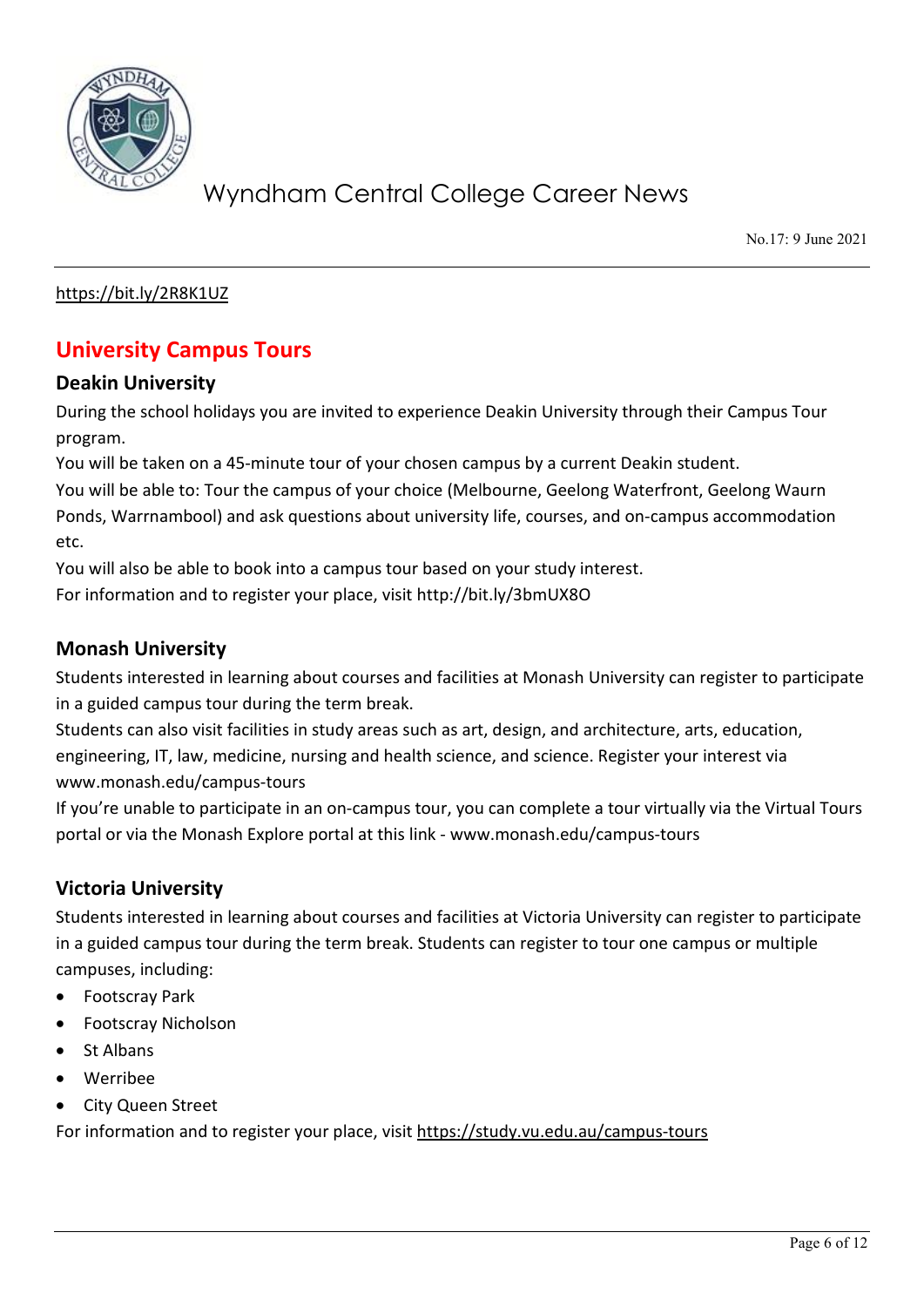

No.17: 9 June 2021

# **Upcoming Career Events**

## **The University of Melbourne**

## **Mathematics and Statistics Undergraduate Experience (Online)**

The University is hosting a 2-day undergraduate experience for students in Year 11-12. Throughout the event, students will gain insight into the mathematical and statistical courses offered in the undergraduate degrees. Students should be studying advanced mathematics. Date: Thursday 1 - Friday 2 July Information and RSVP: contact Sam Povall for information, [sam.povall@unimelb.edu.au](mailto:sam.povall@unimelb.edu.au)

### **A Day at Melbourne**

Year 10 and 11 students are invited to get a taste of the university experience at Melbourne. Students will have the opportunity to attend lectures and interactive workshop sessions that will challenge them to think critically and gain insight into the broad areas of study available to them.

They'll also have the chance to chat with University staff about courses, accommodation, scholarships and student societies at the course and student services expo. All students will enjoy a tour of the Parkville campus. There are two sessions running – you can choose which session to attend.

Date: Thursday 8 July

Morning session - <https://bit.ly/3wOgJdm> Afternoon session - <https://bit.ly/3vJb4oM>

## **Free Webinars**

The Tertiary Information Service is running the following free online webinars: **Year 10 Subject Selection Webinar** 23 June, 4pm **VTAC Applications Webinar** 14 July, 4pm **Transition and Moving Away From Home Webinar** 15 September, 4pm

For information and to register your place, visit [www.tis.org.au](http://www.tis.org.au/)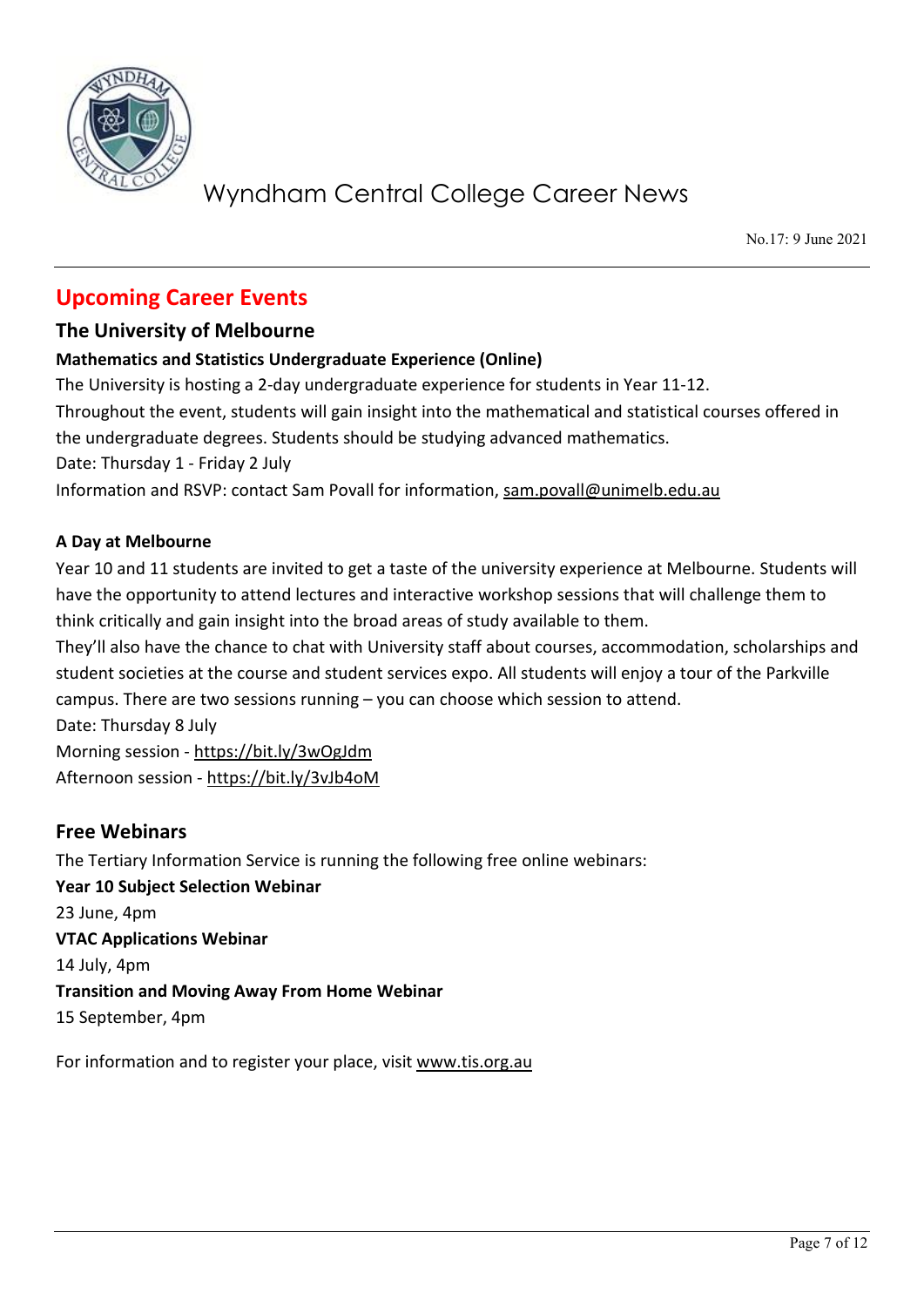

No.17: 9 June 2021

# **Upcoming Career Events**

## **Australian Catholic University - Experience ACU**

Experience ACU is a free event allowing prospective students to participate in workshops and activities tailored to their study area of interest.

Students can choose workshops from a range of study areas including nursing, midwifery, paramedicine, education, physiotherapy, psychology, sports and exercise science etc.

Melbourne Campus: Tuesday 29 June Canberra Campus: Tuesday 6 July Ballarat Campus: Tuesday 28 September

Information and registration,<https://bit.ly/34cGZlD>

## **Monash University**

## **Monash Indigenous Winter Camp**

The Indigenous Winter Camp aims to provide Aboriginal and/or Torres Strait Islander students from year 10-12 with an in-depth insight into university life, while focusing on team-building, meeting new people, culture, confidence building and health and well-being. The program will run between 27 – 29 July. For information and to register, visit<https://bit.ly/3gHAlsx>

### **Digital Open Day**

Monash will be running a Digital Open Day for prospective students on Sunday 25 July. This is open to all students and their families. You will be able to find out about courses, accommodation, pathways, scholarships and student services, [www.monash.edu/open-day](http://www.monash.edu/open-day)

### **Do it with DATA: Tackling Climate Chang**e

This event for Year 12 students will reveal how the power of information can be harnessed to reverse climate change and champion a healthier world. Students will engage in on-campus activities and workshops. Must have completed or be studying Unit 3-4 Mathematical Methods.

Date: Tuesday 29 June Venue: Monash Clayton campus Information and RSVP:<https://bit.ly/3wt83cn>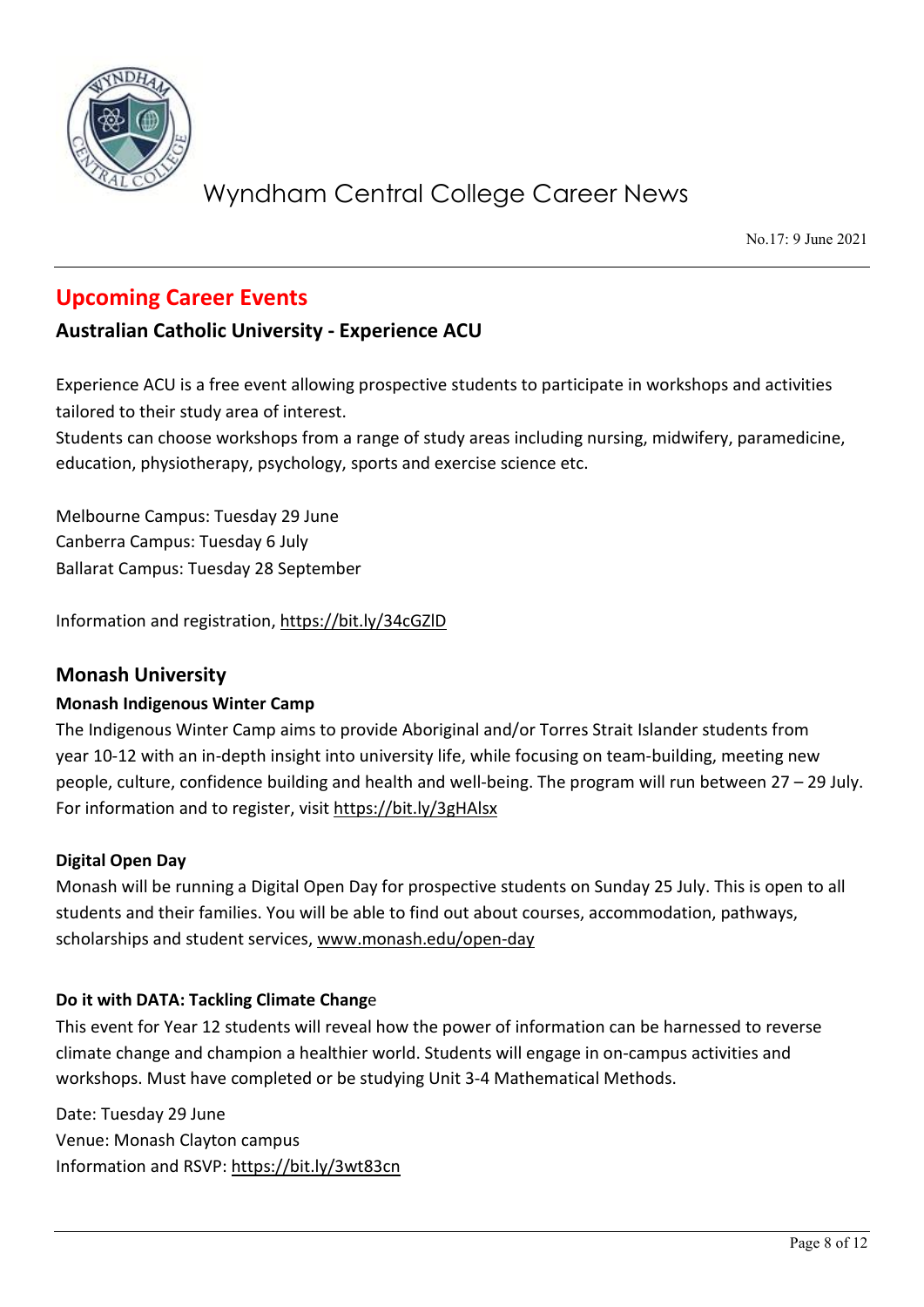

No.17: 9 June 2021

#### **Discover Business**

Join the Monash Business School Discover Business taster sessions and choose from a range of activities to learn more about the many different courses and careers available across all areas of business, economics and commerce. For Year 11 and 12 students.

Date: Wednesday 7 July

Venue: Monash Caulfield campus

Information and RSVP (closes 23 June):<https://bit.ly/3bUGp06>

## **Upcoming Career Events**

### **Monash University – Inside Monash**

Monash University is running a series of information evenings for prospective students focussed on courses and study areas in June and July.

For information and to register visit [www.monash.edu/inside-monash](http://www.monash.edu/inside-monash)

| Politics, Philosophy &        |
|-------------------------------|
| Economics                     |
| Music                         |
| Become a teacher              |
|                               |
| <b>Information Technology</b> |
| Introduction to Law           |
| Business with a global        |
| perspective                   |
|                               |

You can watch recorded seminars from past events via [www.monash.edu/inside-monash](http://www.monash.edu/inside-monash)

## **Virtual Careers Expo 2021**

Connecting students to more than 50 tertiary providers including Torrens University Australia, Virtual Careers Expo provides a wealth of information on course offerings, study options and career outcomes. Students from anywhere in the country can log in to explore virtual expo halls, tune in to seminars and presentations, download course guides, take virtual campus tours and connect with staff and students. Date: 16 July 2021

Information and RSVP:<https://bit.ly/3ffrPSS>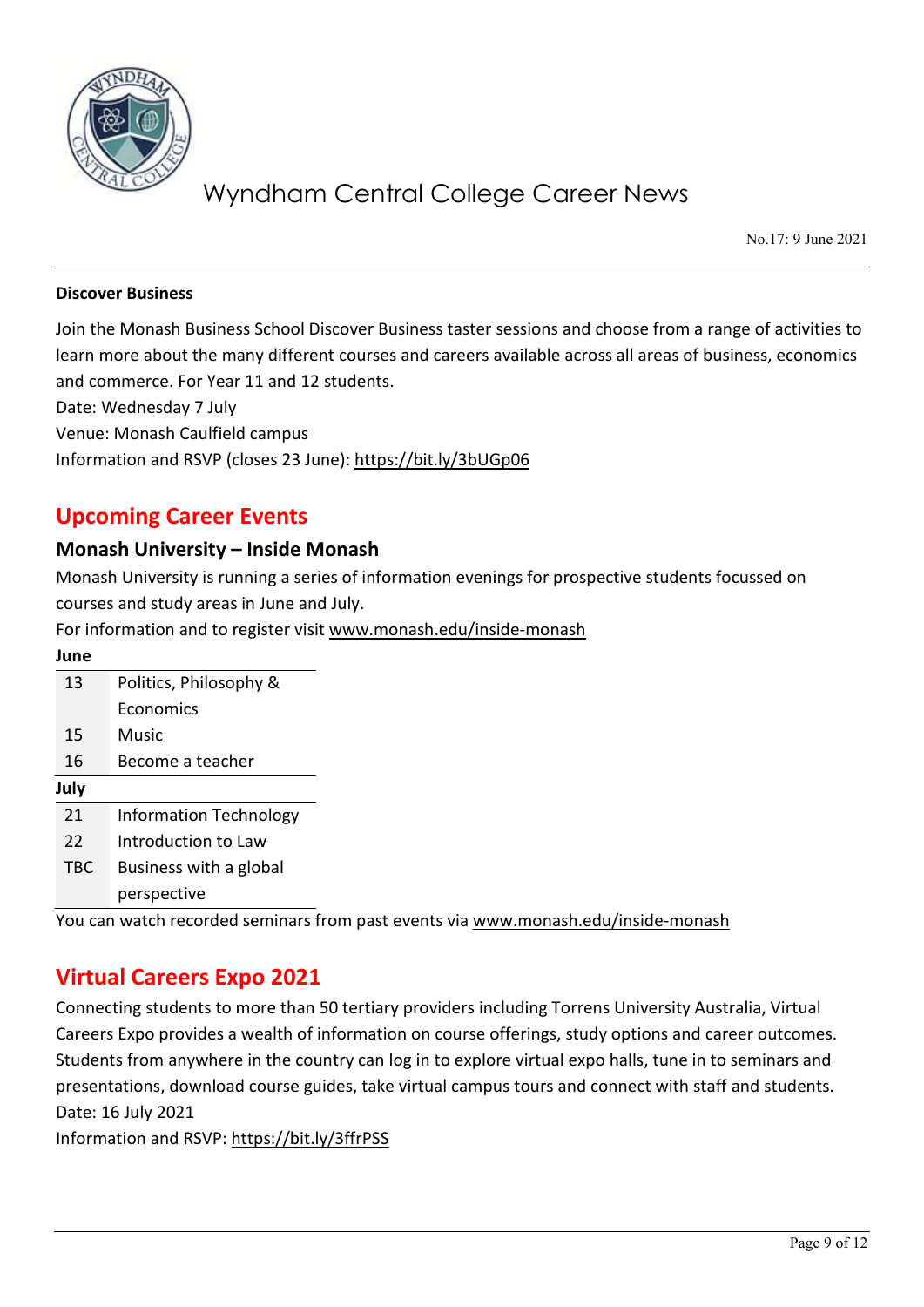

No.17: 9 June 2021

# **Western Victorian Careers Expo**

This event will be run online and there is a huge range of exhibitors that students and families can connect with.

Whilst this event is targeted to students in Western Victoria, all prospective students are welcome to participate.

Date: Tuesday 22 June, 9.30am – 3pm. Information and RSVP:<https://bit.ly/3fuUdhR>

# **Victoria Police**

For career information session dates, visit [www.police.vic.gov.au/police-information-sessions](http://www.police.vic.gov.au/police-information-sessions)

# **Deakin University**

### **Discover Deakin**

Deakin is hosting the following online seminars for prospective students in June. The seminars will showcase courses at the University,<https://bit.ly/2Phjwfa>

| q  | Law                |
|----|--------------------|
| 10 | Sport Management & |
|    | Development        |
| 16 | Architecture &     |
|    | Construction       |

Management

22 Information Technology

## **Accommodation**

Find out about accommodation at Deakin University by tuning into an online webinar during July, <https://bit.ly/2RRPCj2>

## **Victoria University – Undergraduate Webinar Series**

Victoria University is running a series of information evenings for prospective students focussed on courses and study areas in June.

9 Science: Biomedical & Health Sciences

10 Primary & Secondary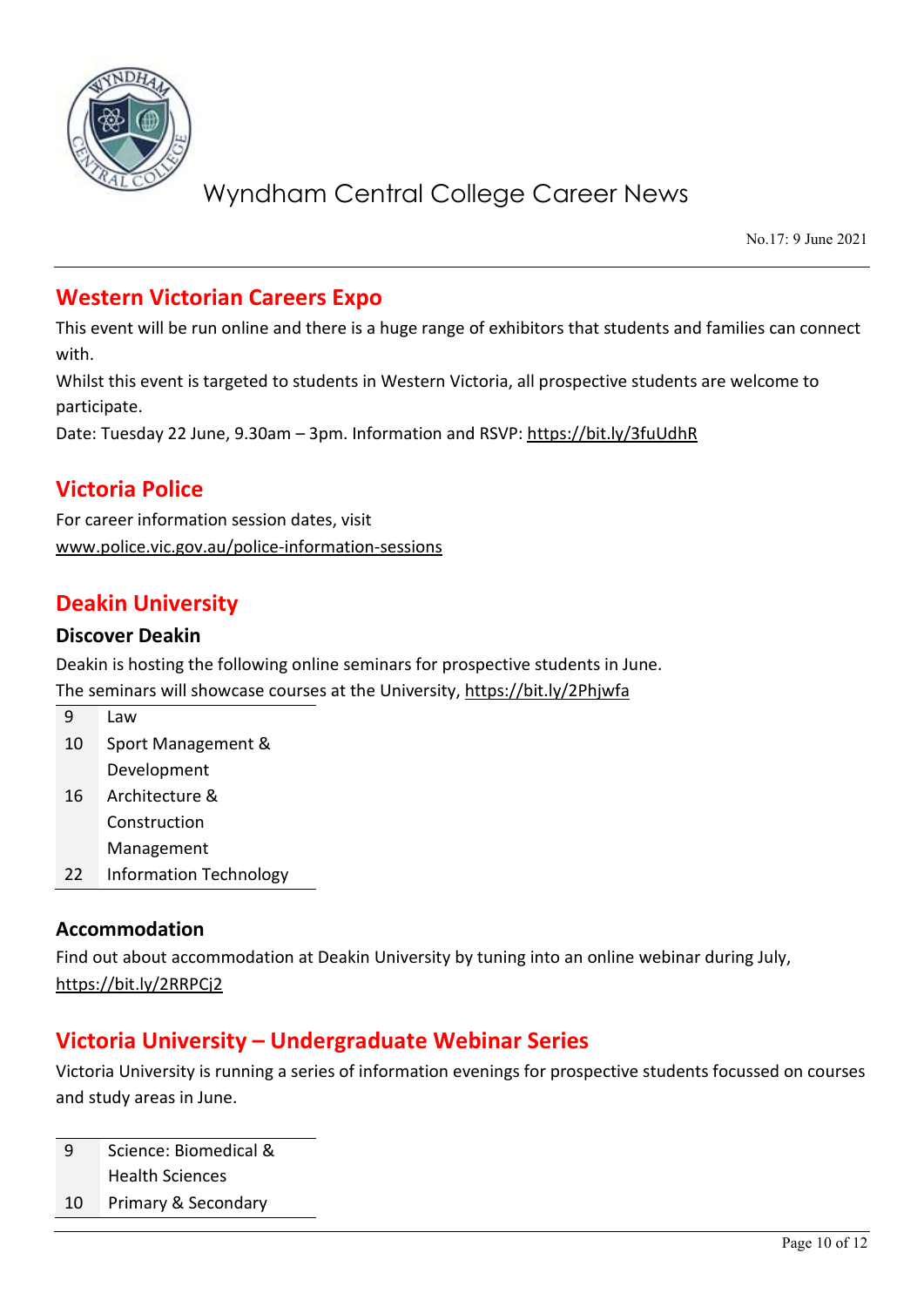

No.17: 9 June 2021

|    | Education                |
|----|--------------------------|
| 15 | Community Development,   |
|    | Social Work, Youth Work, |
|    | <b>Criminal Justice</b>  |
| 16 | Information Technology,  |
|    | <b>Cyber Security</b>    |
| 17 | Sport, Exercise Science, |
|    | Outdoor Leadership       |
| 22 | <b>Business</b>          |
| 23 | Tourism, Hospitality,    |
|    | Event Management         |
| 24 | Nutrition                |

For information and to register visit<https://study.vu.edu.au/ug-webinar-series>

## **Missed the Year13 Expo?**

Don't worry – you can still watch some of the webinars that were recorded.

- Go t[o https://year13.com.au/](https://year13.com.au/) and sign up for an account
- Navigate to the Expo
- Watch the available webinars

## **RMIT University – Discover What's Next**

RMIT University is running the following online information sessions for prospective students in June and July.

These are events not to be missed as you will receive up to date information for the 2022 intake and you will have the opportunity to ask questions about courses.

- 10 Trades
- 15 Science
- 17 Health Science
- 22 Information Technology
- 24 Education